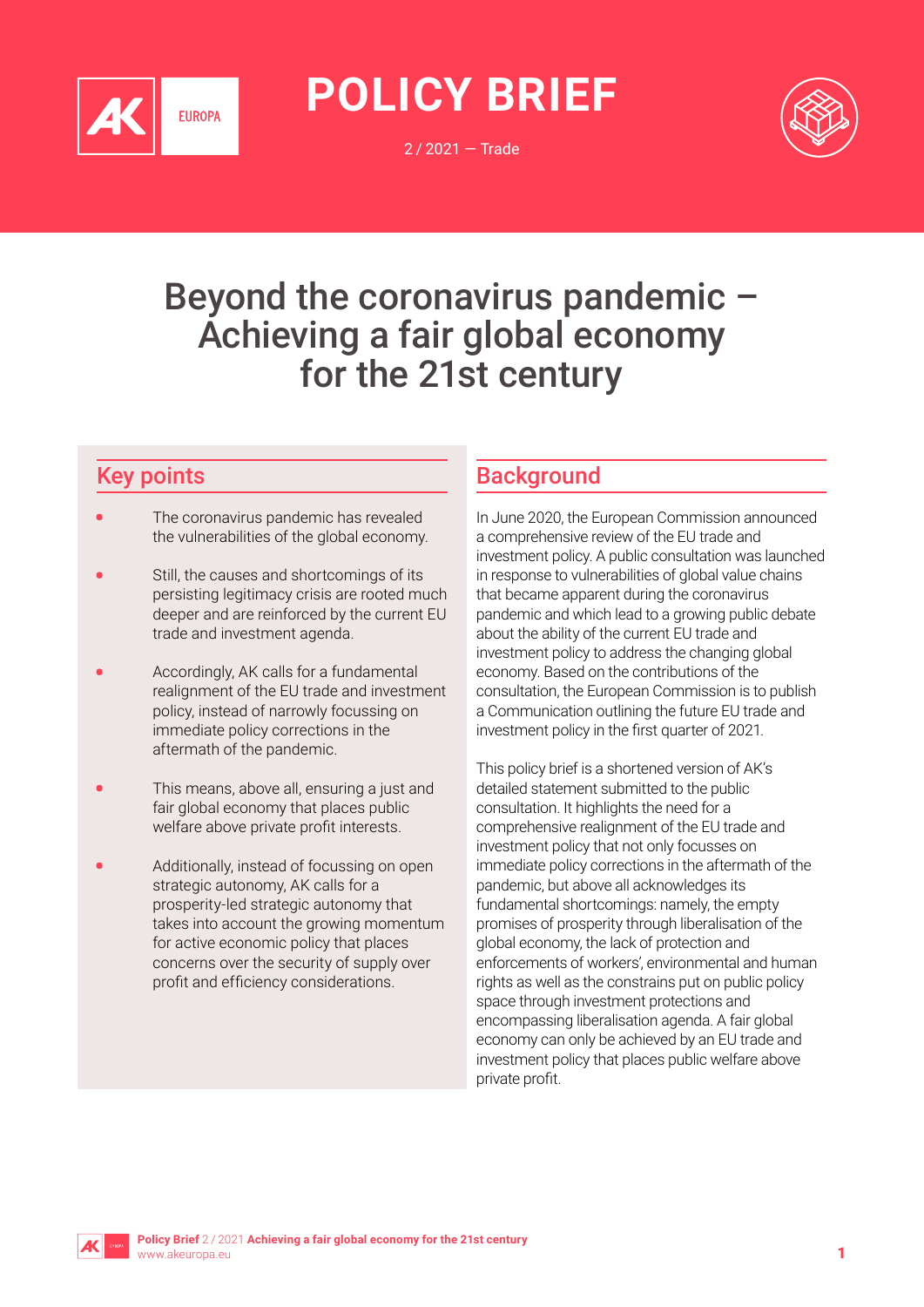# Main findings

#### Empty promises and the ongoing crisis of legitimacy call for a new trade policy

Trade policy has not delivered on its promises: the free movement of capital, market liberalisation and deregulation have by no means automatically resulted in greater prosperity, economic growth and better conditions for workers across the globe. On the contrary, in many cases they have created structural problems and greater vulnerabilities such as the deterioration of the employment structures (i.e. precarious employment), the erosion of economic and social policy space, and increasing inequality.

The coronavirus pandemic has once more put a spotlight on the downsides of globalisation. The EU trade and investment policy has been instrumental in creating the vulnerabilities in the first place by favouring the relocation of parts of value creation to countries with lower wages and lower labour and environmental standards based purely on cost considerations and the pursuit of profit for decades. Ultimately, this has also put pressure on wage levels and working conditions in the EU by prioritising profit interests of transnational corporations over widely shared prosperity, good working conditions and environmental and climate protection.

Additionally, recognising that it is the global value chains and long transport routes which contribute to a further increase in greenhouse gas emissions and devastating ecological distortions (e.g. climatedamaging deforestation in the Amazon rainforest), makes a fundamental change of the policy agenda in light of the climate crisis even more urgent.

Accordingly, we should not narrow the policy responses to tackling the immediate vulnerabilities in international trade exposed by the coronavirus pandemic, but instead recognise that it is this very trade and investment policy focusing overwhelmingly on the liberalisation and deregulation of markets across the globe, that has failed, too.

Unfortunately, rather than a fundamental change in the EU trade and investment policy, we currently witness the restoration of neoliberal policy responses by the European Commission. The most recent example is the continued push for the signing and ratification of the EU-Mercosur trade deal while being aware of its potentially severe consequences for people and society as well as for climate. The European Commission's pledges to resume leadership on issues of climate change, sustainability and respect for labour standards and human rights are ineffective when

undermined by its own policies, particularly trade and investment policies.

#### From Open Strategic Autonomy to a prosperityled strategic autonomy

The ongoing coronavirus pandemic has revealed the vulnerabilities of international trade and profit driven global production networks. Although the causes of supply shortages and disruptions in the beginning of the pandemic varied depending on the specific sector and product category, they nevertheless brought the high dependency of the EU on internationally sourced inputs as well as medical products to the forefront of the public debate.

In response, the European Commission has emphasised the need to pursue a model of "Open Strategic Autonomy" (OSA) that gives greater attention to security of supply concerns in some areas such as health while at the same time calling for a stronger diversification of global supply chains and trade openness. Yet, diversification based solely on increasing trade within the framework of bilateral trade agreements proved to reinforce rather than tackle the downsides of globalisation in the past. Ultimately, the concept remains vague and in some parts even contradictory. While the policy implications of a stronger focus on OSA will only be uncovered in the coming months and years, there are strong signs that the European Commission will stick to its current trade strategy with only minor corrections.

Still, concerns over the security of supply of essential products have gained momentum opening a window of opportunity to realign the EU's trade and investment policy. Accordingly, instead of increasing the openness of the EU economy even further, concerns to ensure greater prosperity for all must be central to an EU trade policy appropriate for the post-Covid-19 world in the 21st century. This means taking into account not only economic growth but also equal distribution of prosperity, quality of life, full employment and good jobs as well as the environment.

There is now much greater recognition of the strengths of a proactive economic policy, maintaining and (re-)building independent production capacities, the reshoring of strategically important production and effective investment controls as well as comprehensive public crisis infrastructures and public services. Strengthening and developing productive capacities within the EU is key when it comes to increasing the resilience of the EU economy and facing upcoming crises. Transparent and democratic processes that integrate trade union and the civil society concerns are a prerequisite for a renewed trade policy.

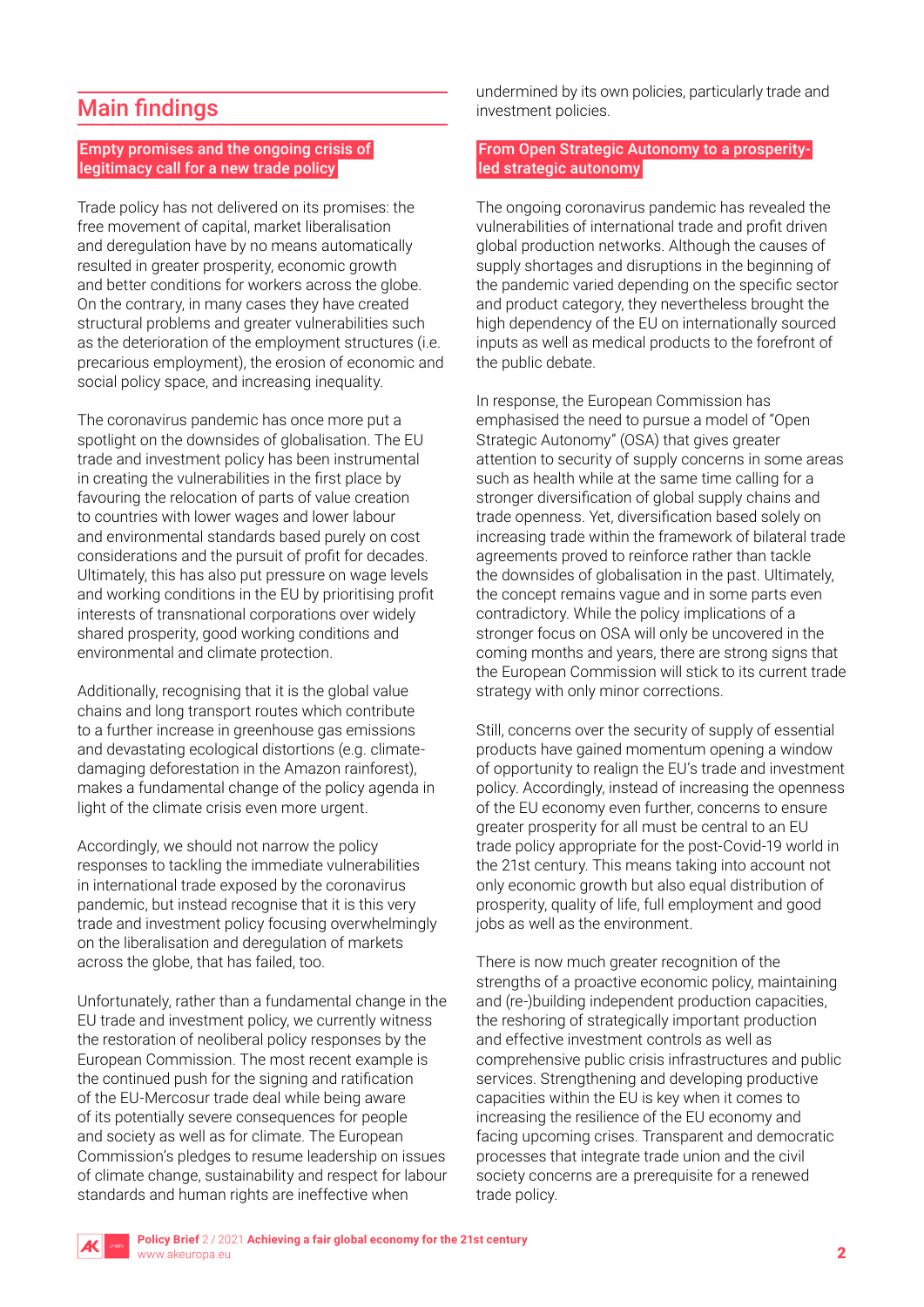#### Workers, environmental and human rights still not adequately protected in international trade

One reason for the persistent crisis of the international trading system and its lack of legitimacy, especially with respect to the World Trade Organisation (WTO), is its failure to address social and environmental issues of globalisation, while at the same time pursuing a policy of further deregulation. In 2020, the International Trade Union Confederation (ITUC) recorded a seven-year high in violations of workers' rights across the globe. The coronavirus pandemic is likely to put additional strain on workers.

Up to this point, the WTO is still lacking a clear reference to the core labour standards of the International Labour Organisation (ILO) and precedence of multilateral environmental agreements over liberalisation objectives. Although we increasingly find social and environmental clauses in bilateral trade agreements, which reference core international labour and environmental standards, they too have not delivered on improving the situation across the globe.

More recent bilateral trade agreements of the EU now include a special chapter dedicated to workers' and human rights, the environment and climate. Nevertheless, these so-called trade and sustainable development (TSD) chapters have proven to lack effective means of enforcement, e.g., South Korea's violation of trade union rights and refusal to ratify the outstanding core labour standards for years. Since provisions of TSD chapters are not subject to the dispute-settlement-mechanism of the trade agreement, there is no possibility for sanctions in case EU trading partners fail to ratify, implement and apply labour and environmental standards. Political pressure from trade unions, civil society as well as some EU member states is clearly rising against the backdrop of the climate crisis and ongoing violations of workers' and human rights calling on the European Commission to upgrade its commitment.

The recently concluded trade agreement between the US, Mexico and Canada (USMCA) might prove to be a good model for effectively enforcing labour and environmental standards through targeted sanctions in bilateral trade agreements. In addition, ongoing negotiations for an UN Treaty on Business and Human Rights, that holds businesses accountable for abuses of human rights and the environmental standards in global value chain as well as plans to introduce an EU binding legislation on corporate due diligence, are more than timely.

#### Offensive business interests are put fist: Public policy space under pressure

The current trade and investment regime contributes to limiting the policy space available to tackle the downsides of globalisation and ensure prosperity. Investment agreements lay down far-reaching protection standards for foreign investors. Special rights of action for investors (ISDS) allow foreign investors to sue governments for large amounts of compensation if they deem their profits limited by national policies. This can potentially lead to an effect known as "regulatory chill", where governments refrain from taking urgently needed measures in the interest of the public or the environment because they fear claims against these measures to be brought before international arbitral tribunals by foreign investors. The risk of potential ISDS claims against measures that governments took in response to the coronavirus pandemic has also been widely discussed recently.

These risks for democratic policy-making are also reflected in the recent strong expansion of the trade policy agenda to include areas such as domestic regulation, public services and critical infrastructure. These offensive commercial interests have to date not been fully enforceable in areas such as health, data protection, transport, water provision or social services due to public protest and reluctant governments. However, they remain highly relevant because of the persistent push of trade officials and corporate lobbying groups for even more far-reaching liberalisation agreements.

Above all, the protection of the high collective value of public services is a matter of policy coherence – "within" and "beyond" Europe. The EU cannot credibly argue that strong public services are a key component of the European welfare model and globalisation based on solidarity as long as the EU simultaneously pushes for these services to be liberalised in other countries. The general need for a better protection of public interests holds especially true in the light of the Covid19-crisis: During the pandemic, a strong social state has once more proven to be pivotal in dealing with not only the health but also the economic crisis. Therefore, any unfettered liberalisation efforts would only deepen the legitimacy crisis of the current EU trade and investment policy.